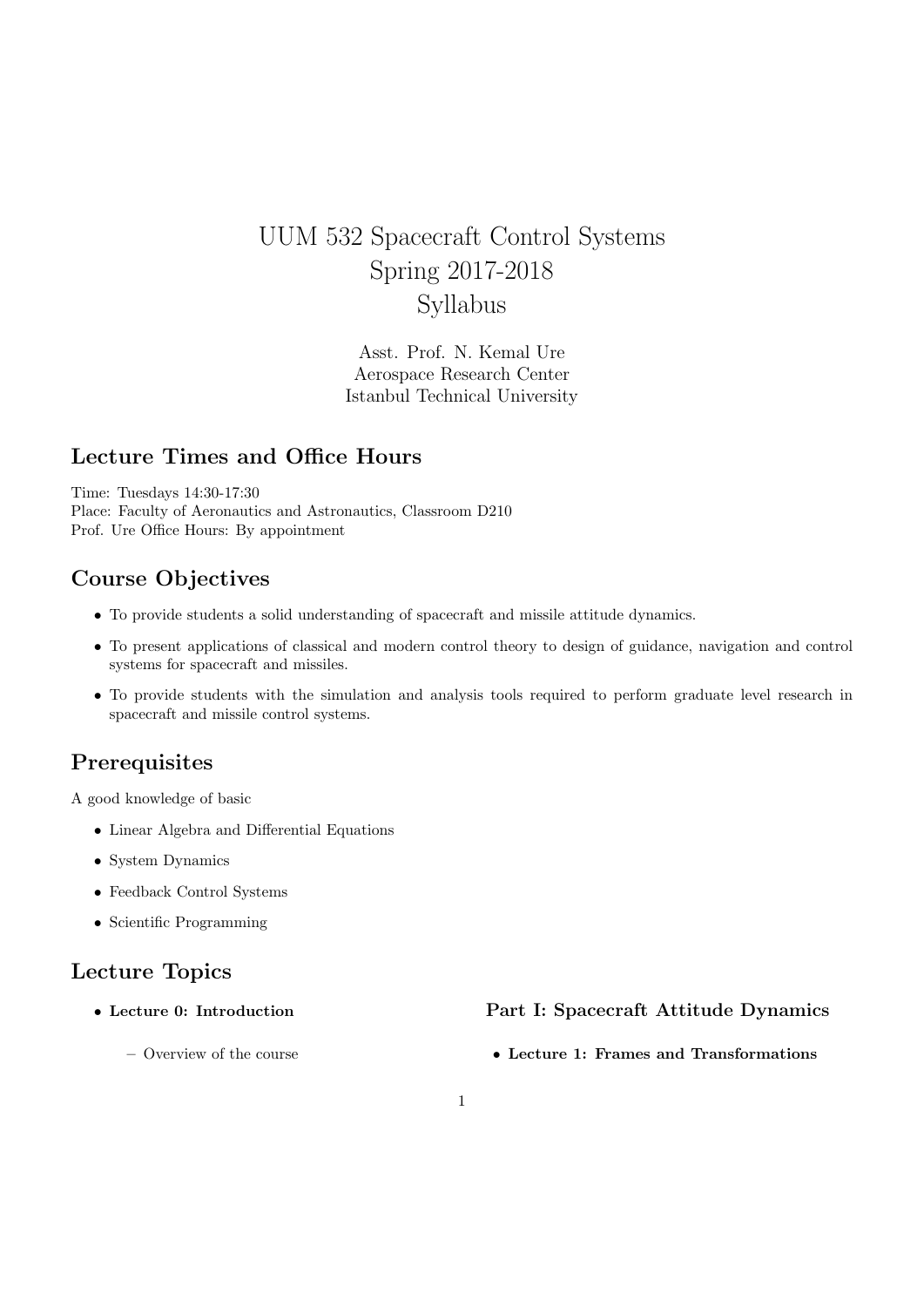- Review of Mathematics
- Reference Frames
- Euler's Rotation Theorem
- Attitude Representations
- Lecture 2: Attitude Kinematics and Dynamics
	- Attitude Parametrization
	- Attitude Parametrization
	- Attitude Dynamics

### • Lecture 3: Sensors and Actuators

- Star Trackers
- Sun and Earth Sensors
- Mangetometers
- GPS
- Gyroscopes
- Reaction Wheels
- Control Moment Gyros
- Magnetorquers
- Thrusters

### Part II: Attitude Determination and Control

#### • Lecture 4: Static Attitude Determination

- TRIAD Algorithm
- Wahba's Problem
- MLE Estimates
- TRMM Algorithm
- GPS Attitude Determination
- Lecture 5: Dynamic Attitude Determination

## Textbooks

- Kalman Filtering For Attitude Determination
- Steady State Calibration
- Magnetometer Calibration

### • Lecture 6: Attitude Control

- Regulation
- Tracking
- Detumbling and Momentum Dumping
- Dealing with Noise

### Part III: Missile Guidance

- Lecture 7: Homing Guidance
	- Pursuit Guidance
	- Proportional Navigation
	- Velocity-to-be-gained
	- Closed Loop Guidance
	- Combined Navigation and Guidance

#### • Lecture 8: Ballistic Guidance

- 2D Hit Equation
- 3D Error Analysis
- Effect of Earth's Rotation and Geophysical Properties
- Miss Analysis
- Lecture 9: Optimal Guidance
	- Maximum Principle
	- Dynamic Programming
	- Introduction to Differential Games
- Main Textbook: Markley, F. Landis, and John L. Crassidis. Fundamentals of Spacecraft Attitude Determination and Control. Vol. 33. New York: Springer, 2014.
- Schaub, Hanspeter, and John L. Junkins. Analytical mechanics of space systems. AIAA, 2003.
- Kabamba, Pierre T., and Anouck R. Girard. Fundamentals of Aerospace Navigation and Guidance. Cambridge University Press, 2014.